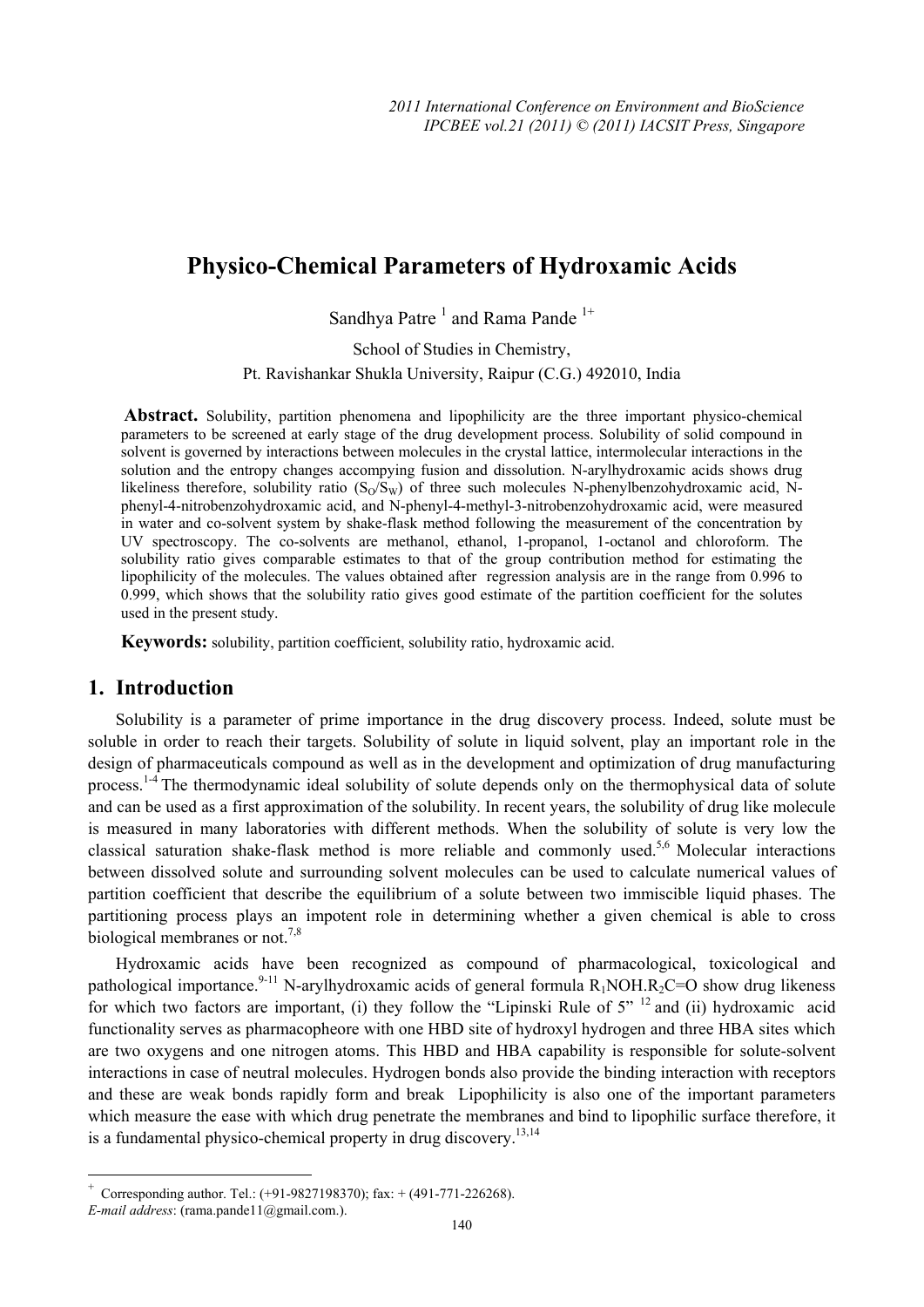The aim of present study is to examine the solubility of three hydroxamic acids Nphenylbezohydroxamic acid, N-phenyl-4-nitrobenzohydroxamic acid, and N-phenyl-4-methyl-3 nitrobenzohydroxamic acid in methanol, ethanol, 1-propanol, 1-octanol, chloroform and water, by shakeflask method using UV-visible Spectrophotometer. Solubility has a profound influence on the transport properties of molecules in human body.

### **2. Material and Method**

Three hydroxamic acids namely N-phenylbenzohydroxamic acid (PBHA), N-phenyl-4 nitrobenzohydroxamic acid (PNHA) and N-phenyl-4-methyl-3-nitrobenzohydroxamic acid (PMNHA), were prepared by the procedure reported in literature<sup>15</sup> and purified by crystallizing thrice with benzene and dried over phosphorus pentoxide in vacuum for several hours. The purity of the compounds were ascertained by determining their melting points, UV and IR spectra. The data were tally with the literature<sup>16</sup>. Solvents were purchased from sources methanol (Merck, HPLC, 99.7%), ethanol (Bengal chemical, absolute), 1-propanol (Aldrich, 99.9%), 1-octanol (Aldrich, 99.8%), chloroform (Merck, 99%).

#### **2.1. Water and Co-solvent Solubility Measurements**

solubility of hydroxamic acids were directly determined in this laboratory by equilibrating an excess of solute with co-solvent in a sealed regent bottle for 24 h. Mixing was performed by electronic shaker and more solute was added if crystals were not observed. Saturation was assumed when crystals were observed in solvent and the solution was rotated for additional 5 hours to assure that the equilibrium was obtained. Then the samples were centrifuged and their observances were measured using a UV-visible Spectrophotometer. The entire procedure was carried out at least twice for each compound and each analysis was also conducted in triplicate.

### **3. Results and Discussion**

Partition coefficients for solvents that are partially or completely immiscible with water such as, 1 octanol and chloroform were calculated as the ratio of the molar solutes solubility in the organic solvent and water obtained from direct partition between water (saturated with the organic solvent) and organic solvent (saturated with the water). In the case of solvents that are fully miscible with water, such as methanol, ethanol, 1-propanol, the calculated partition coefficient must refer to the hypothetical (indirect) partition between the two pure solvents, Although "hypothetical", these partitions are very useful, they can be used to predict solubilities in the pure solvent. The partition coefficient of a solid between water and solvent phase, P, is related as in equations 1, 2.

or

$$
SR = P = S_0/S_W
$$
 (1)

$$
Log SR = log SO - log SW
$$
 (2)

where, SR is solubility ratio, So and Sw is the molar solubility of the solute in solvent and water, respectively. The co-solvent (So) and water (Sw) solubility of the compound studied are listed in Table 1 from these values the solubility ratio, (SR) of solute in water and co-solvent are calculated. The values of SR are also listed in Table 1 along with observed partition coefficient and the difference between these two parameters for all three compounds. It is observed that the solubility ratio dose not differ greatly from the observed partition coefficient. A plot of observed logP versus logSR for the data from Table 1 is presented in Figure 1. The regression analysis values are in the range from 0.996 to 0.999 and the average absolute error is less than 0.3 log unit show that the solubility ratio gives good estimates of the partition coefficient for the solute in the present system.

On the basis of the investigated data the following trend is noticed, (a) all solute molecules reveal very low solubility in water and in alcohols, (b) the solubility of all measured solutes in alcohol is higher than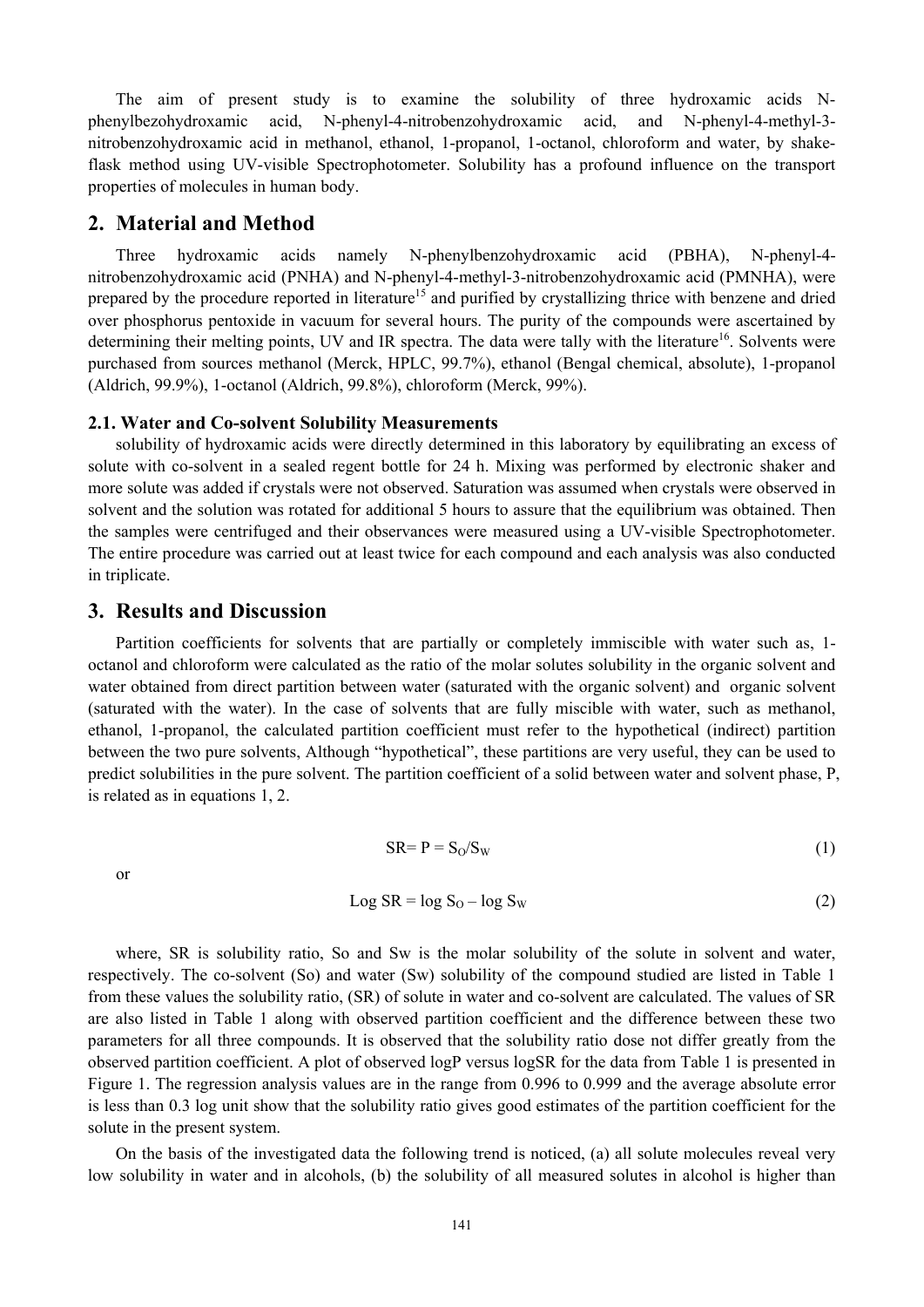water, (c) the solubility in water is detectable only by the UV method. The solubility of all the hdyroxamic acids is higher in 1-octanol and chloroform as compare to other solvents.

### **4. Conclusions**

The water and co-solvent solubility ratio can be used as the estimate of the partition coefficient for the solutes. This approach assumes that P is equal to the SR of the solute in organic solvent and water. The SR method has been shown to be simple and easy to use by measuring the solubilities in water and organic solvents while the group contribution method requires all the fragmentation or structure parameters of the molecules. All three hdyroxamic acids are more soluble in 1-octanol and chloroform as compare to other solvents. We believe that our new systematic solubility data will improve Pk/PD prediction- method development and precision.

# **5. Acknowledgements**

The authors are thankful to University Grants Commission, New Delhi for providing Rajiv Gandhi National Fellowship and financial assistance under SAP program.

# **6. References**

- [1] A. Avdeef, Solubility of sparingly-soluble ionizable drugs. *Adv. Drug Deliv*. 2007, **59**, 568-590.
- [2] J. Nti-Gyabaah, Y. C. Cheiew, Solubility of Lovastatin in Ethyl Acetate, Propyl Acetate, Isopropyl Acetate, Butyl Acetate, sec-Butyl Acetate, Isobutyl Acetate, tert-Butyl Acetate, and 2-Butanone,
- [3] between (285 and 313) K. *J. Chem. Eng. Data.* 2008, **53**, 2060-2065.
- [4] U. Domanska, A. Pobudkowska, A. Pelczarska, M. Winiarska-Tusznio, P. Gierycz, Solubility and pk<sub>a</sub> of select pharmaceuticals in water, ethanol, and 1-octanol. *J. Chem. Thermodynemics*. 2010, **42** 1465-1472.
- [5] T. Sanghvi, N. Jain, G. Yang, H. Yalkowsky, Estimation of aqueous solubility by the general solubility equation (GSE) the easy way. *QSAR Comb. Sci*. 2003, **22**, 258-262.
- [6] Ch. A. S. Bergstrom, U. Norinde, K. Luthman, P. Artusson, Accuracy of calculated pH-dependent aqueous drug solubility. *Eur. J. Pharm. Sci*. 2004, **22**, 387-398.
- [7] E. Baka, J. E. A. Comer, K. Takacs-Novak, Study of equilibrium solubility measurement by saturation shake-flask method using hydrochlorothiazide as model compound. *J. Pharm. Biomed. Anal*. 2008, **46**, 335-341.
- [8] K. R. Hoover, W. E. Acree, M. H. Abraham, Mathematical correlation of phenothiazine solubilities in organic solvents with the Abraham salvation parameter model. *Physics and Chemistry of Liquids* 2006, **44**, 367-376.
- [9] T. Karunasekara, C. F. Poole, Models for liquid-liquid partition in the system formide-organic solvent and their use for estimating descriptors for organic compounds. *Talanta* 2011, **83**, 1118-1125.
- [10]S. Hanessian, S. Johnstone, Synthesis of hydroxamic esters via alkoxyaminocarbonylation of *β*-dicarbonyl compounds. *J. Org. Chem*. 1999, **64**, 5896-5903.
- [11]C. K. Wada, J. H. Holms, M. L. Curtin, Y. Dai, A. S. Florjancic, R. B. Garland, Y. Guo, H. R. Heyman, J. R. Stacy, D. H. Steinman, D. H. Albert, J. J. Bouska, I. N. Elmore, C. L. Goodfellow, P. A. Marcotte, P. Tapang, D. W. Morgan, M. R. Michaelides, S. K. Davidsen, Phenoxyphenyl sulfone *N*-formylhydroxylamines (retrohydroxamates) as potent, selective, orally bioavailable matrix metalloproteinase inhibitors. *J. Med. Chem*. 2002, **45**, 219-232.
- [12]M. Whittaker, C. D. Floyd, P. Brown, A. J. H. Gearing, Design and therapeutic application of matrix metalloproteinase inhibitors*. Chem. Rev*. 1999, **99**, 2735-2776.
- [13]C. A. Lipinski, F. Lombardo, B. W. Dominy, P. J. Feeney, Experimental and computational approaches to estimate solubility and permeability in drug discovery and development settings. *Adv. Drug Deliv. Rev*. 1997, **23**, 3-25.
- [14]H. Vab de Waterbeemd, D. A. Smith, K. Beaumont, D. K. Walker, Property-based design: optimization of drug absorption and pharmacokinetics. *J. Med. Chem*. 2001, **44**, 1-21.
- [15]A. Avdeef, Physicochemical Profiling (Permeability, Solubility, Change state). *Curr. Top. Med. Chem*. 2001, **1**, 277-351.